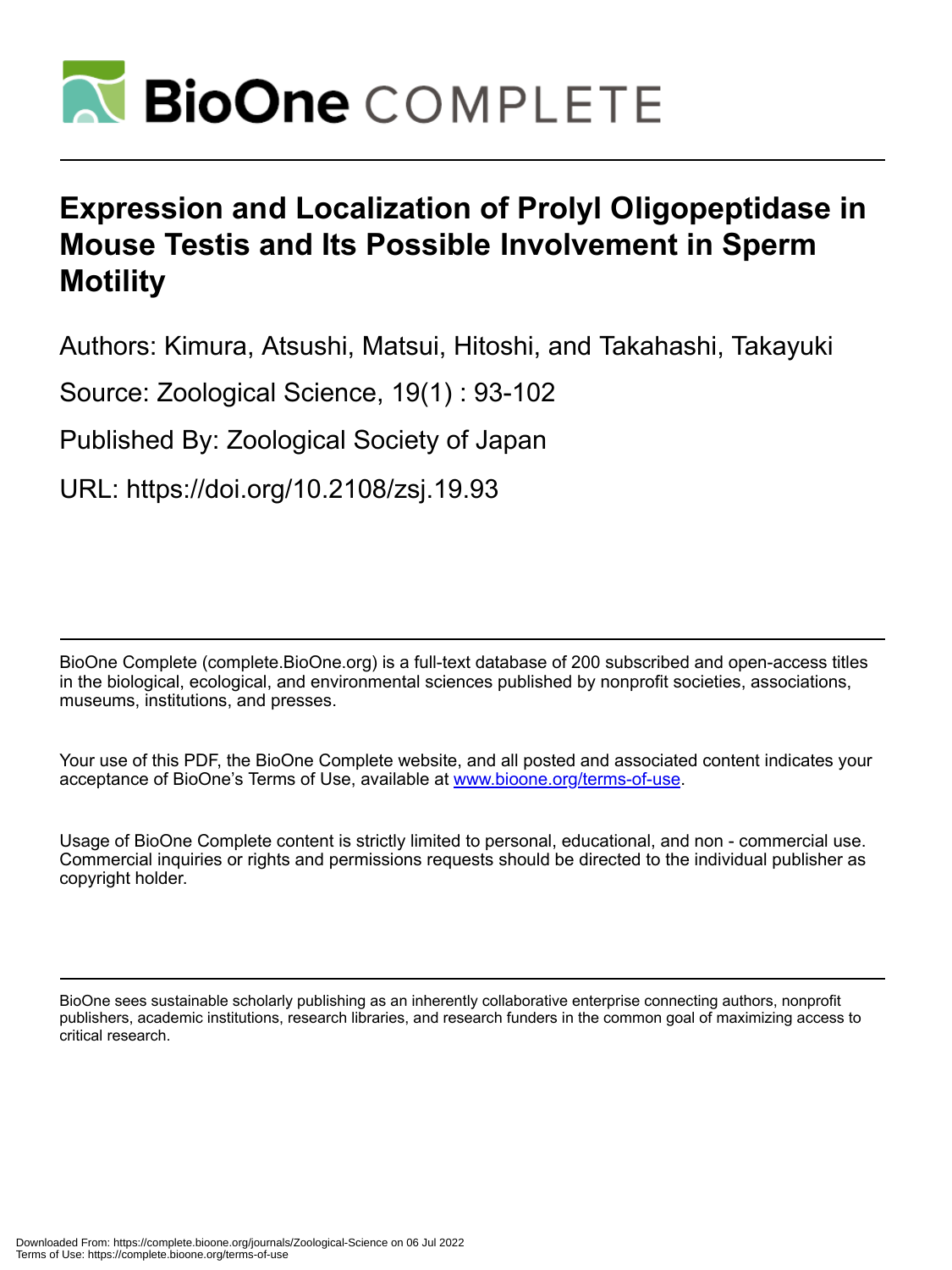# **Expression and Localization of Prolyl Oligopeptidase in Mouse Testis and Its Possible Involvement in Sperm Motility**

Atsushi Kimura, Hitoshi Matsui, and Takayuki Takahashi\*

*Division of Biological Sciences, Graduate School of Science, Hokkaido University, Sapporo, 060-0810, Japan*

**ABSTRACT**—Prolyl oligopeptidase (POP) expression in mouse testis during sexual maturation was examined. Northern blot analysis showed that POP mRNA expression was highest at 2 weeks of age, and gradually reduced thereafter. However, enzyme activity was almost constant during the examined period. *In situ* hybridization study revealed a change in the expression site of POP mRNA in testis during sexual maturation. Positive signals were detected in all types of cells in the seminiferous tubules before maturation, and were restricted to spermatids at the spermatogenesis cycle stages I-VIII in adult mice. POP was detected in the insoluble fraction of sperm by Western blot analysis. Immunohistochemical analyses showed that POP is localized in the spermatids at steps 12–16 of spermiogenesis and in the midpiece of the sperm fragellum. It was also found that specific POP inhibitors, poststatin and benzyloxycarbonyl-proline-prolinal, suppressed sperm motility. These results suggest that POP may be involved in meiosis of spermatocytes, differentiation of spermatids, and sperm motility in the mouse.

**Key words:** mouse, testis, prolyl oligopeptidase, gene expression, sperm motility

# **INTRODUCTION**

Prolyl oligopeptidase (POP; EC3.4.21.26; prolyl endopeptidase, a post-proline cleaving enzyme) is a widely distributed serine endopeptidase catalyzing the hydrolysis of the peptide bond, -Pro-X-. POP has been purified and cloned from many species (Ishino *et al.*, 1998; Rennex *et al.*, 1991; Shirasawa *et al.*, 1994; Amin *et al.*, 1999; Ohtsuki *et al.*, 1994; Sattar *et al.*, 1990; Yoshimoto *et al.*, 1987; Yoshimoto *et al.*, 1991). POP may play roles in many biological processes, such as the maturation and degradation of peptide hormones and neuropeptides (Mentlein, 1988; Wilk, 1983), learning and memory (Cunningham and O'Connor, 1997a), DNA synthesis (Ishino *et al.*, 1998; Ohtsuki *et al.*, 1997), cell differentiation (Ohtsuki *et al.*, 1994), and signal transduction (Williams *et al.*, 1999). However, conclusive results have not yet been reported, and the physiological role of POP remains to be elucidated. Furthermore, in spite of its wide distribution, the function of POP has been examined only in limited tissues and organs.

The male reproductive tract plays many important roles in reproduction, to which spermatogenesis and androgen production are essential. A number of proteinases are thought to participate in these processes. POP could be one

\* Corresponding author: Tel. +81-11-706-2748; FAX. +81-11-706-4851. E-mail: ttakaha@sci.hokudai.ac.jp such proteinase based on its relatively high expression in testis and sperm. In fact, Yokosawa *et al.* (1983) purified POP from ascidian sperms for purpose of biochemical characterization. More recently, Yoshida *et al.* (1999) isolated POP from herring testis, and their findings suggested that POP exists on the surface of the sperm tail and interacts with the herring sperm-activating protein. These results led to the idea that POP could also have some function in the mammalian male reproductive system. In this study, we examined POP expression and localization in mouse testis during postnatal development. We also report the occurrence of POP in sperm and the suppression of sperm motility by specific POP inhibitors.

# **MATERIALS AND METHODS**

#### **Animals**

Mice (male, strain C57BL/6Crj) were obtained from Charles River Inc., Yokohama, Japan. The animals were kept under controlled conditions (25°C; 14-hr light and 10-hr dark) and allowed free access to food and water. The animals were sacrificed by cervical dislocation, and the tissues were rapidly removed, frozen in liquid  $N_2$ , and stored at  $-80^{\circ}$ C until use. For some experiments, the tissues were used immediately.

# **RNA isolation**

Total RNAs were isolated from the testes of the mice at 2 to 8 weeks of age using Isogen (Nippon Gene, Tokyo, Japan) according to the manufacturer's instructions.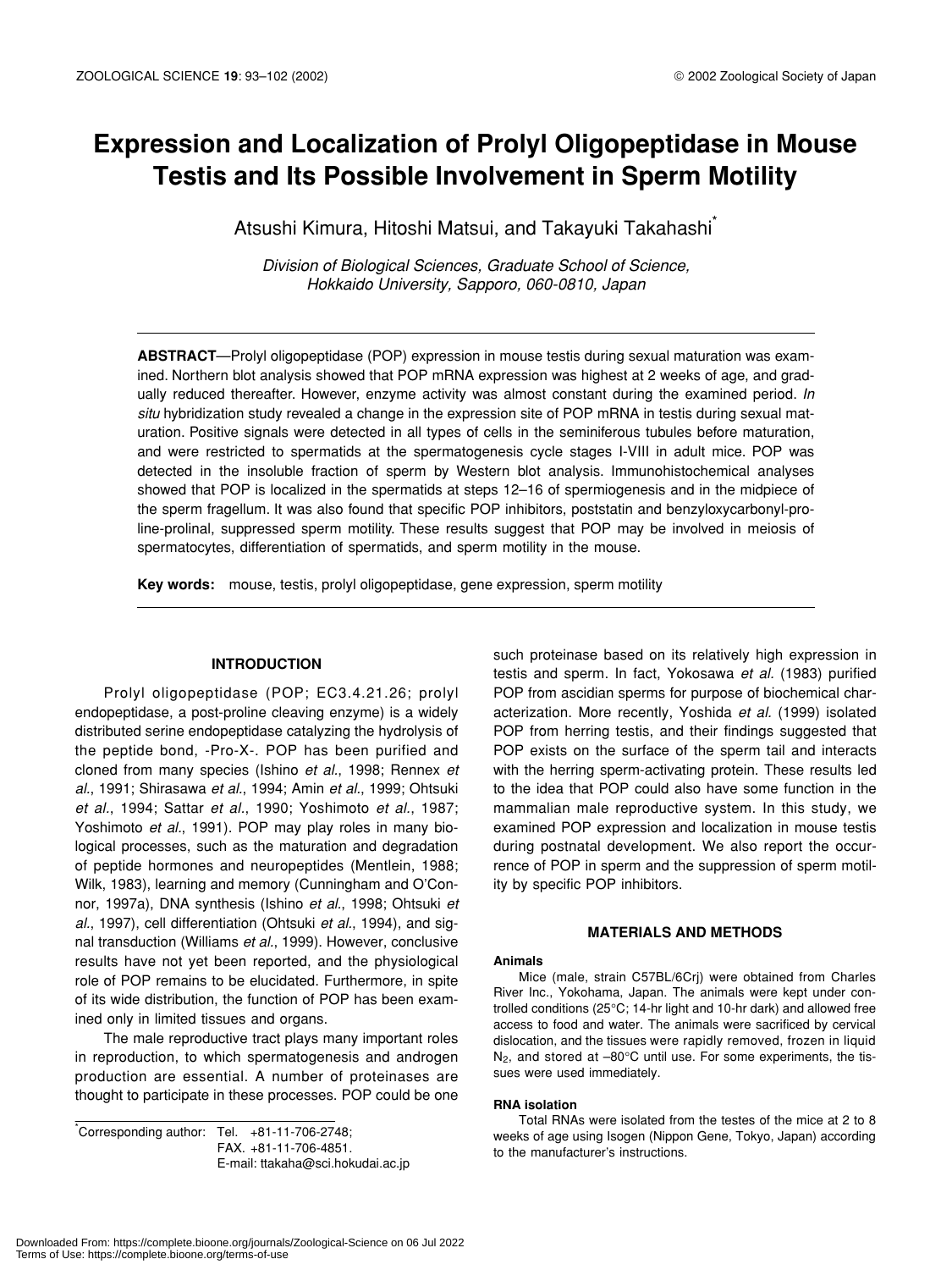# **Northern blot analysis**

Twenty micrograms of the total RNAs were electrophoresed on a formaldehyde/agarose gel and transferred to a Nytran membrane (Schleicher and Schuell, Dassel, Germany). The blot was hybridized for 16 hr with a [32P]-labeled 262-bp *Hin*dIII-*Bam*HI fragment of mouse POP cDNA, which is included in exon 15 (Kimura *et al*., 1999), at 42°C in 50% formamide, 5×Denhardt's solution, 5×0.15 M NaCl/8.65 mM NaH<sub>2</sub>PO<sub>4</sub>/1.25 mM EDTA (SSPE), 1% SDS, and 100 µg/ml salmon sperm DNA. The membrane was washed at 50°C in 0.1% SDS/0.1×SSC and exposed to Kodak Biomax film. Mouse 18S ribosomal RNA (18S rRNA) oligonucleotide probe, 5'- CGGCATGTATTAGCTCTAGAATTACCACAG-3', was used as an internal standard (Raynal *et al.*, 1984).

94 A. Kimura *et al.*

# **Expression and purification of recombinant POP**

The expression vector for mouse POP was constructed by inserting the complete open reading frame of its cDNA into the *Eco*RI site of pET30 (Novagen, Madison, WI). The inserted region was amplified by PCR with a primer set of 5'-CCGGAATTCATGCT-GTCCTTCCAGTACCC-3' and 5'-CCGGAATTCTTACTGGATC-CACTCGATGT-3' using *Pfu* DNA polymerase (Stratagene, La Jolla, CA). The sequence of the product was confirmed by DNA sequencing. The construct was transformed to *E. coli* strain BL21(DE3)pLys (Novagen), and the cells were grown at 37°C in Luria-Bertani medium until the optical density at 600 nm reached 0.5. Isopropyl β-D(–)-thiogalactopyranoside was added to reach a final concentration of 1 mM, followed by incubation at 37°C for an additional 5 hr. The cells were harvested by centrifugation and disrupted by sonication and freeze-thawing in 50 mM Tris-HCl (pH 7.3) (THB). The collected supernatant was applied to a DEAE-cellulose (DE-52) column (50 ml bed volume) and the column was washed extensively with THB. The POP was eluted with 50 ml each of THB and the same buffer containing 0.2 M NaCl (THBN). Fractions with POP activity were pooled and applied to a Ni-column (2 ml bed volume; Invitrogen, Carlsbad, CA). After the column had been washed extensively with THBN, the POP was eluted with THBN containing 50 mM histidine. SDS-PAGE analysis of the POP preparation thus obtained showed a single band, the molecular mass of which was calculated to be 75kDa.

# **Preparation of POP antibody**

In this study, two mouse POP antibodies were prepared using rabbits. The purified recombinant POP was used as the antigen. Specific antiserum was raised by injecting each of 2 female rabbits (2 months old) with 0.2 mg each of the antigen emulsified with Freund's complete adjuvant. Boosting started 2 weeks later, by injection at 2-week intervals with 0.2 mg of the antigen emulsified with Freund's incomplete adjuvant. The antisera were obtained from blood collected after three booster injections. Anti-mouse POP antibody was also raised against a synthetic peptide (YPQQDSGKS-DGTETSTNLHQKLCYHVLGTDQ) corresponding to amino acids 190–219 in the mouse POP (Ishino *et al*., 1998). Three female rabbits (2 months old) were immunized with the peptide coupled to keyhole limpet hemocyanin (Sigma Genosys Japan, Hokkaido, Japan). Animals were injected with 0.2 mg of the antigen emulsified with Freund's complete adjuvant. Two weeks after the first injection, rabbits were boosted at 2-week intervals with 0.2 mg of the antigen emulsified with Freund's incomplete adjuvant. The antisera were obtained from blood collected after five booster injections.

#### **Preparation of mouse testis extract and POP activity assay**

Testes from 2- to 8-week-old mice were homogenized with a Polytron homogenizer in ice-cold phosphate-buffered saline (PBS). The homogenates were centrifuged at 12,000  $\times$  g for 10 min at 4 $\degree$ C, and the supernatants were used for the enzyme assay. POP activity toward succinyl(Suc)-Gly-Pro-methylcoumaryl-7-amide(MCA) was assayed as previously described (Kimura *et al.*, 1998).

# **Western blot analysis**

Samples of mouse testis extracts were separated by SDS-PAGE (Laemmli, 1970) and transferred to polyvinylidene difluoride membrane (Towbin *et al.*, 1979). The blotted membrane was incubated with rabbit anti-mouse POP antiserum at 1:200 dilution. The membrane was further incubated with biotinylated anti-rabbit IgG antibody and subsequently with avidin conjugated with horseradish peroxidase. Immunoreactive signals were detected using an ECL Western blot detection kit (Amersham Pharmacia Biotech Inc., Piscataway, NJ) according to the manufacturer's protocol.

# *In situ* **hybridization**

Testes from 2- to 8-week-old mice were frozen in isopentanedry ice and cut into 10-µm sections on silane-coated slides. The sections were fixed with 4% paraformaldehyde (Wako Pure Chemicals, Osaka, Japan) in PBS for 10 min, and acetylated with 0.25% acetic anhydride in 0.1 M triethanolamine/HCl (Sigma, St. Louis, MO). After prehybridization at room temperature for 6–24 hr in 50% formamide,  $6 \times$  SSPE,  $5 \times$  Denhardt's solution, and 500  $\mu$ g/ml yeast transfer RNA, the sections were incubated for 18 hr at 55–65°C in the same buffer containing 100–200 ng/ml digoxigenin (DIG) labeled probes. The probes were prepared by *in vitro* transcription of a 262-bp *Hin*dIII-*Bam*HI fragment of mouse POP cDNA with T3 or T7 RNA polymerase. The hybridized sections were washed three times in  $0.2 \times$  SSC at 55–65°C for 20 min per wash. Signals were detected with a DIG Nucleic Acid Detection Kit (Roche Molecular Biochemicals, Mannheim, Germany).

#### **Immunohistochemistry**

Frozen sections (10 µm) of adult C57BL/6 mouse testis were dried, fixed in methanol at -20°C for 20 min, treated with 3%  $H_2O_2$ in PBS, and blocked with BlockAce (Dainippon Seiyaku, Tokyo, Japan) for 1 hr at room temperature. Then, sections were incubated with POP peptide antiserum (1/5000) for 18 hr at 4°C, followed by incubation with horseradish peroxidase conjugated anti-rabbit IgG (Amersham Pharmacia Biotech.) for 1 hr at room temperature. Immunocomplexes were detected using a diaminobenzidine detection kit (Vector laboratories, Burlingame, CA).

Sperm suspensions obtained from the cauda epididymis of 8 week-old mice were fixed with 4% paraformaldehyde in PBS, permeabilized with 0.1% Triton X-100, and placed onto a Superfrost microslide glass with silane coating. After washing with PBS twice, the non-specific binding was blocked with BlockAce. For indirect immunofluorescent staining, the slides were incubated with POP peptide antiserum (1/1000) for 18 hr at 4°C, treated with fluorescein isothiocyanate-labeled anti-rabbit IgG (Sigma) for 1 hr at room temperature, washed with PBS, and observed under a fluorescent microscope (Olympus, Tokyo, Japan). In some experiments, sperm suspensions were processed as described above except that the permeabilization treatment with 0.1% Triton X-100 was omitted.

# **Sperm preparation and motility assays**

The cauda and caput of the epididymis were isolated from male mice and immersed in pre-warmed PBS with various reagents. The reagents used were two specific inhibitors of POP, poststatin and benzyloxycarbonyl-proline-prolinal (Z-Pro-Prolinal). The tissues were minced in the solutions and incubated at 37°C for 20 min. For the sperm motility assays, the percentage of motile sperm was determined using a hemocytometer to count the samples in varied order. For preparation of sperm, the samples were incubated without the reagents and filtered with a cell strainer (100 µm, Falcon). After centrifugation at 300  $\times$  *g* for 5 min at room temperature, the sperm precipitate was suspended in PBS and the supernatant was collected by centrifugation at 10,000  $\times$  *g* for 10 min at 4°C. The resulting supernatant was the 'secreted fraction.' The sperm was disrupted by sonication and centrifuged at  $12,000 \times g$  for 10 min at 4°C. The precipitate was the 'insoluble fraction' and the supernatant was the 'soluble fraction.'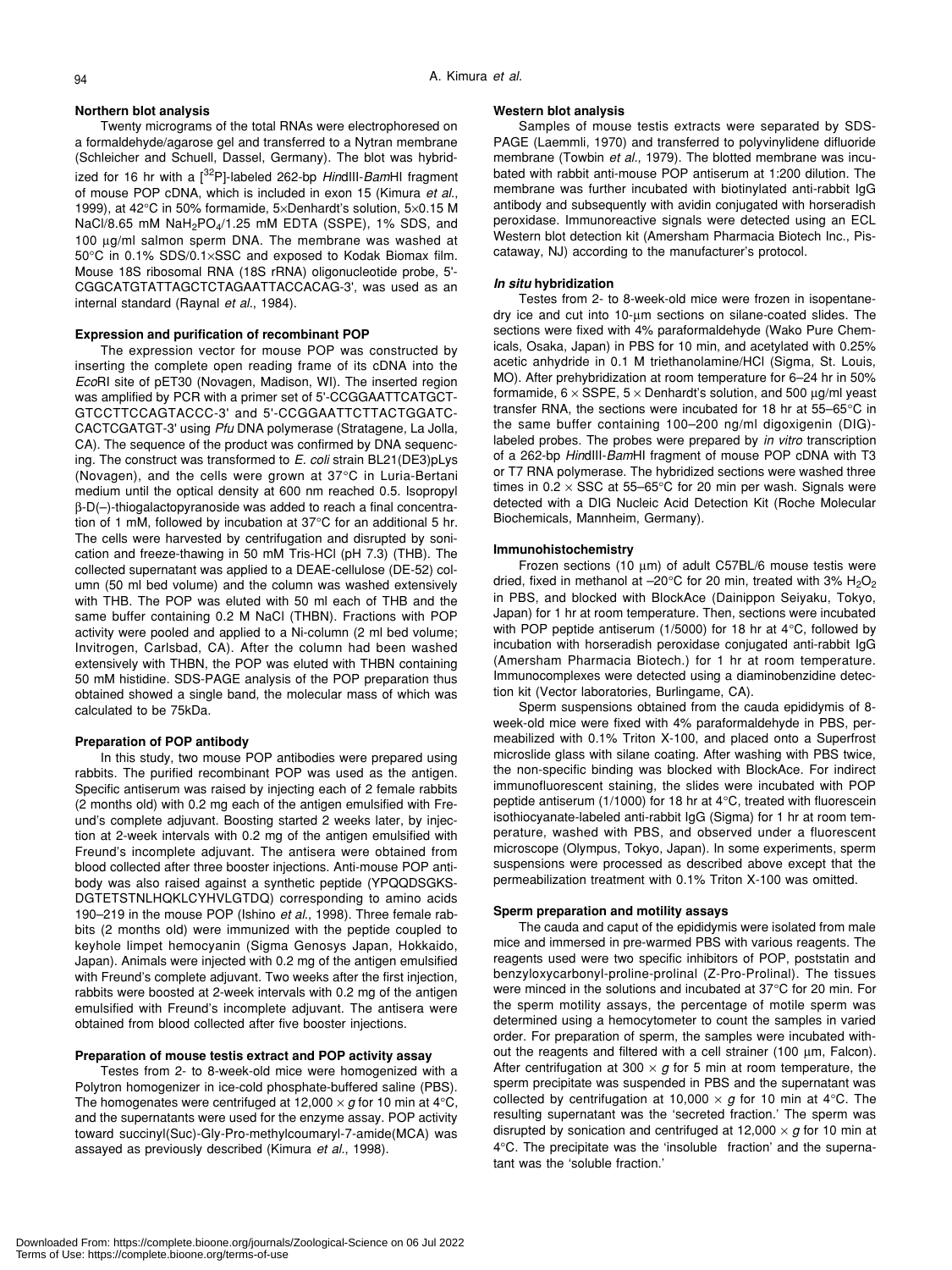

# **Fig. 1. POP mRNA expression in mouse testis during sexual maturation.**

**A**, Total RNAs were isolated from testes of 2-, 4-, 6-, and 8-week-old mice and used for Northern blot analysis. The probe used was a [32P] labeled 262-bp fragment of mouse POP cDNA. The signals were detected by exposing the film for 1 day (upper panel) or 3 days (middle panel). The lower panel represents the level of the control 18S ribosomal RNA. **B**, Signal intensities of the bands shown in the upper panel of **A** were quantified by densitometric analysis using NIH Image (National Institute of Health, Bethesda, MD), and data from the bands were normalized with the control 18S ribosomal RNA signals.





**Fig. 2. POP activity and protein levels in mouse testis extracts during sexual maturation. A**, The activity toward a synthetic substrate, Suc-Gly-Pro-MCA, was measured using testis extracts from 2-, 4-, 6-, and 8-week-old mice. Values of means±S.D. from three separate experiments are shown. **B**, The testis extracts were subjected to Western blot analysis using antiserum raised against the purified recombinant POP. An arrow indicates the POP band (72 kDa) recognized by the antibody.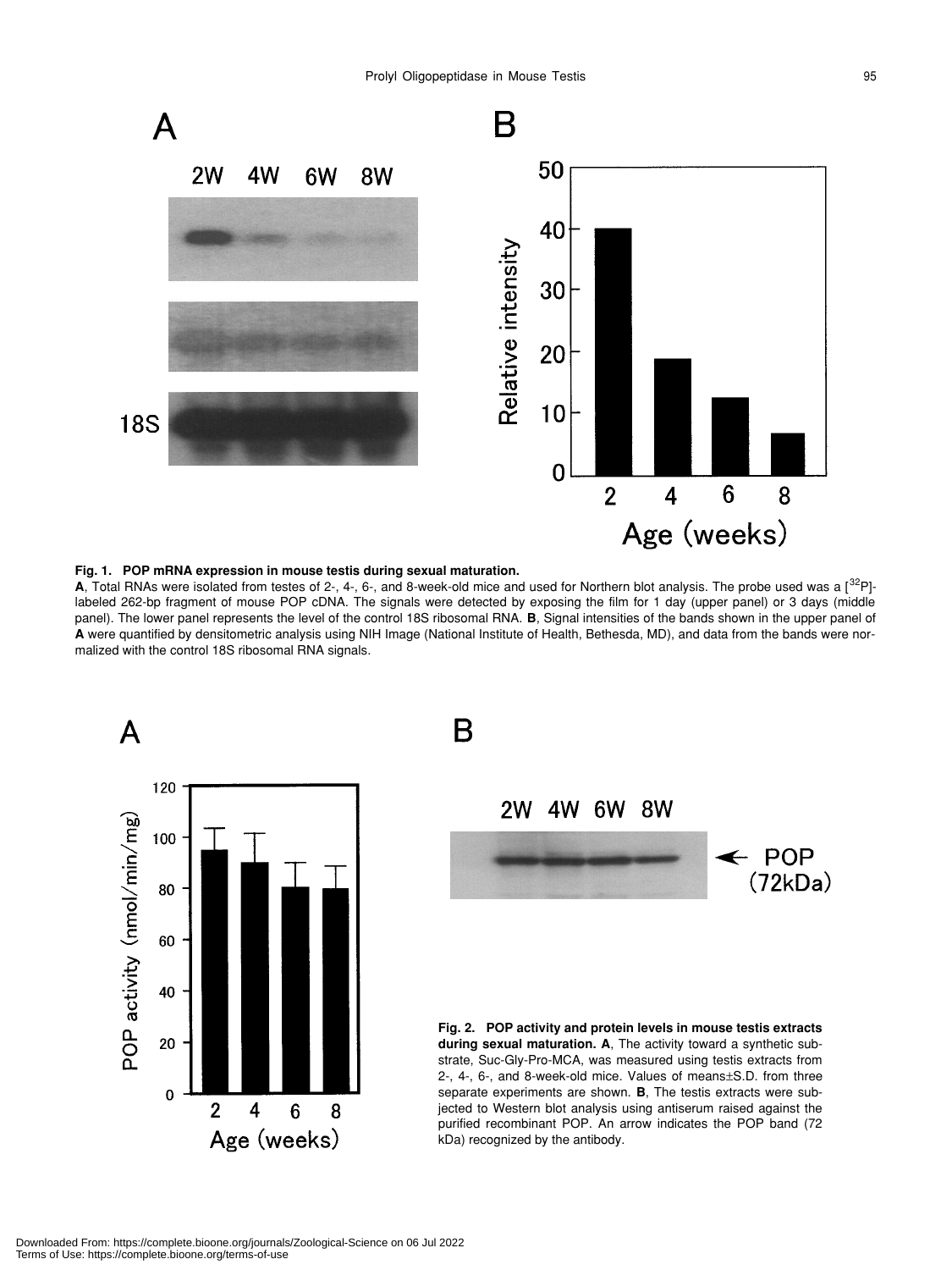# **RESULTS**

# **Expression of POP mRNA in mouse testis during sexual maturation**

Northern blot analysis was conducted using total RNAs

from testes of 2- to 8-week-old mice to nvestigate POP mRNA expression during the sexual maturation of mouse. A single POP band was detected at 2.8 kb in all lanes (Fig. 1A). The POP signal was the strongest in testis from 2 week-old mouse, and became weaker as the animals grew



**Fig. 3.** *In situ* **detection of POP mRNA in mouse testes.** Mouse testis sections from 2- (**A**, **B**, and **C**), 4- (**D**, **E**, and **F**), 6- (**G**, **H**, and **I**), and 8-week-old mice (J, K, and L) were hybridized with DIG-labeled antisense (A, B, D, E, G, H, J, and K) or sense probes (C, F, I, and L). The positive signals were detected by alkaline phosphatase activity. The probe used was a 262-bp *Hin*dIII-*Bam*HI fragment of mouse POP cDNA. Bars represent 10 µm in **B**, **E**, **H**, and **K**, and 50 µm in all others.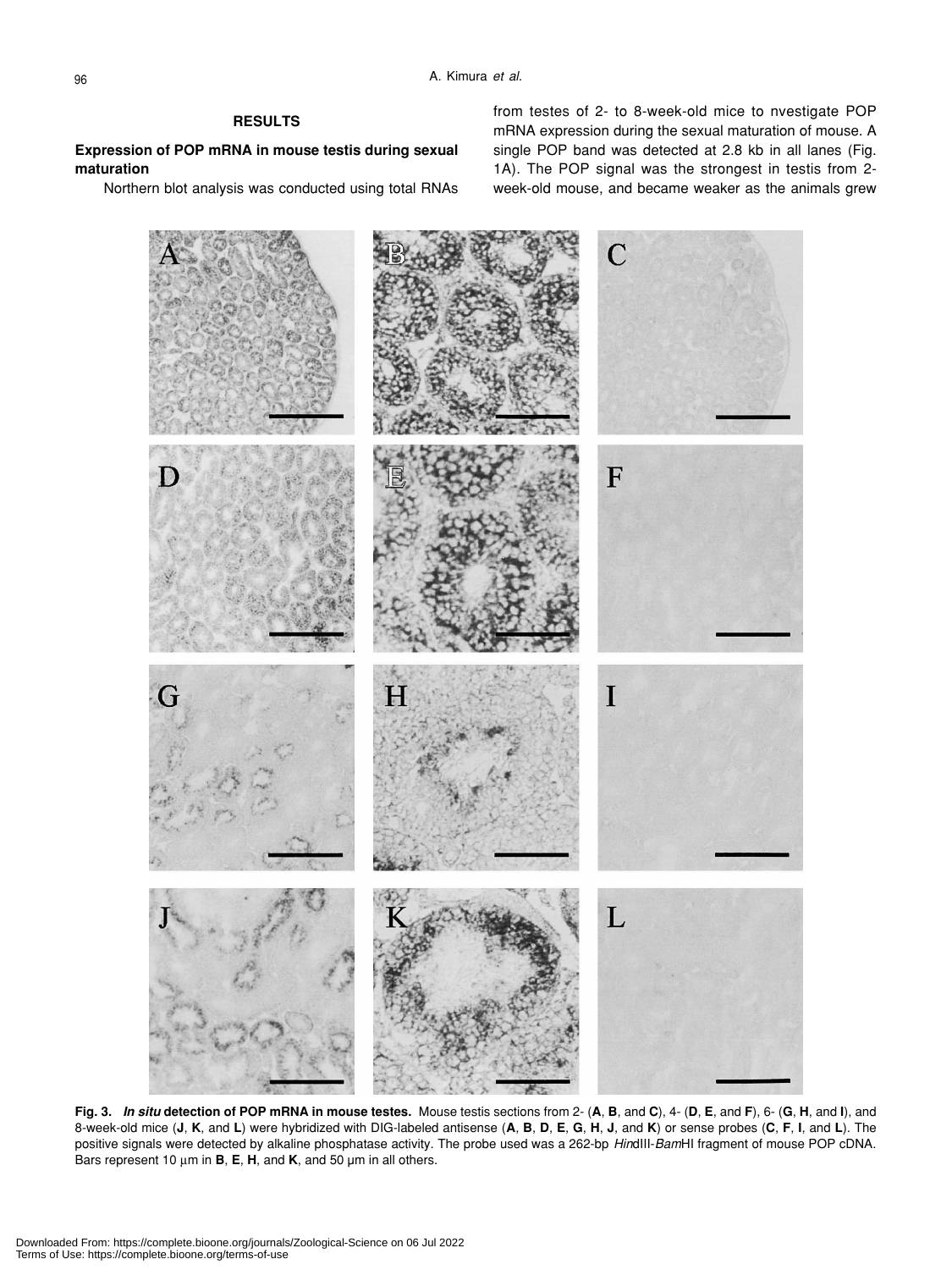to maturity. In the testes from 8-week-old mouse, the POP signal was clearly detected only when the membrane was exposed to the film for comparatively a long time. The signal strength was quantified and normalized by 18S ribosomal RNA, the results of which are summarized in Fig. 1B. The relative strength of POP signals at 2 weeks was 40, but those at 4, 6, and 8 weeks were drastically reduced; the POP mRNA level at 8 weeks was about 1/8 that of young 2 week-old mice. These results indicate that POP mRNA was expressed strongly in testis from 2-week-old mouse, and that expression gradually weakened as the animal matured.

# **POP activity in mouse testis during sexual maturation**

The POP activity in testes from 2- to 8-week-old mice was measured using a specific substrate, Suc-Gly-Pro-MCA, as described in the MATERIALS AND METHODS section. As shown in Fig. 2A, the POP activity was almost constant among the testes of these mice, though it tended to decrease from 4 weeks to 6 weeks. Western blot analysis was performed to confirm the POP protein expression, and only a single band was detected at 72 kDa in each lane (Fig. 2B). These results indicate that, in contrast with remarkable changes in the relative POP mRNA content, protein and activity levels in mouse testis are fairly constant during sexual maturation.

# **Localization of POP mRNA in mouse testis**

POP mRNA localization was examined by the *in situ* hybridization method. Testes from 2- to 8-week-old mice were sectioned and hybridized with DIG-labeled sense and antisense probes for mouse POP. The results showed that the POP mRNA localization in testis changed during sexual maturation. In the testis of 2-week-old mouse, when primary spermatocytes reached an early pachytene stage and no spermatids had appeared, the cells in the seminiferous tubule were all positive, whereas the Leydig cells were negative (Fig. 3, A and B). In the testis of 4-week-old mouse, when all types of cells appeared and the spermatogenesis cycle had just started, all the cells in the seminiferous tubules were positive (Fig. 3, D and E). In the testes of 6 and 8-week-old mice, when the mice had completely matured and the spermatogenesis cycle was operating, spermatids gave specific positive signals for POP, though not in all seminiferous tubules (Fig. 3, G, H, J, and K). No significant signals were detected in other cells including Leydig cells, Sertoli cells, spermatogonia, and spermatocytes. In order to identify the stage of the spermatogenesis cycle in the POP-positive tubules, we counterstained the sections with methylgreen. In the POP-positive tubules, round spermatids were stained, indicating that POP mRNA was restricted to the spermatids at stages I–VIII of the spermatogenesis cycle (Oakberg, 1956). No positive signals were detected using the sense probe in any case (Fig. 3, C, F, I, and L). These results indicate that POP omRNA localization becomes restricted during sexual maturation.

# **Immunohistochemical examination with anti-POP antiserum**

Immunohistochemical staining of a frozen section of







**Fig. 4. Immunohistochemical staining of POP in mouse testis**. Testicular frozen sections were fixed with methanol. The sections were incubated with diluted antiserum raised against the synthetic POP peptide (**A** and **B**) or preimmune serum (**C**), and then with horseradish peroxidase-conjugated anti-rabbit IgG. Immunocomplexes were detected by diaminobenzidine. Bars represent 20 mm in **A** and **C**, and 5 mm in **B**.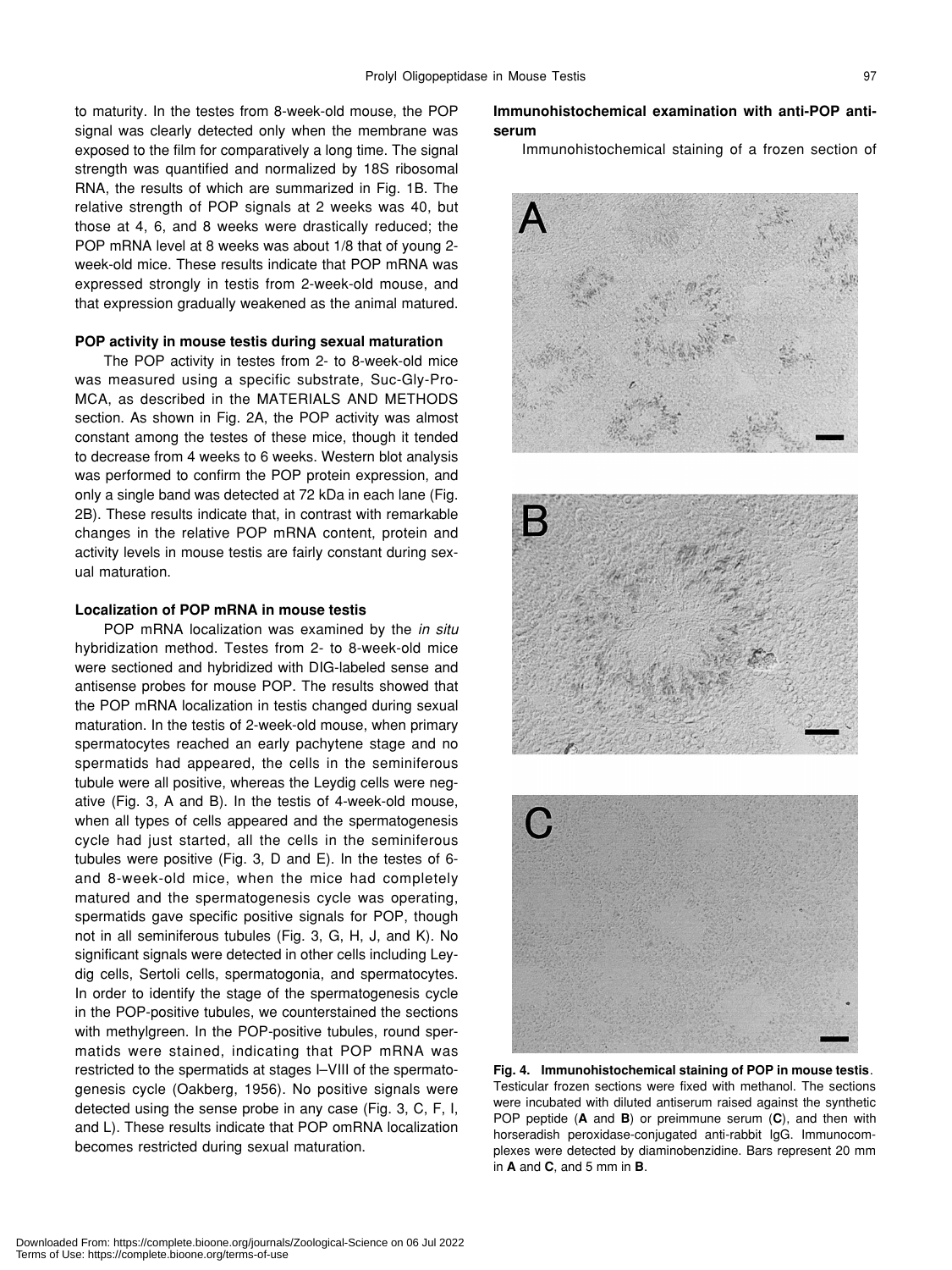

**Fig. 5. Immunological detection of POP in mouse sperm.** Mouse sperm was fractionated into secreted, soluble, and insoluble fractions as described in the **MATERIALS AND METHODS** section. The samples were electrophoresed using a 10% SDS-PAGE gel and the signal was detected with antiserum raised against the recombinant POP protein. The arrow at the position corresponding to 72 kDa indicates the POP signal. The positions of the molecular size markers are shown to the left.



**Fig. 6. Localization of POP in mouse sperm**. Sperms were isolated from the cauda epididymis of 8-week-old mouse. Sperm preparations were immunostained with anti-POP peptide antiserum (**A**, **C,** and **E**) or preimmune rabbit serum (**B** and **D**). Immunofluorescent microscopic images (**C, D,** and **E**) and phase-contrast microscopic images (**A** and **B**) are shown. An enlarged view of a representative sperm stained with the antibody is shown in **E**.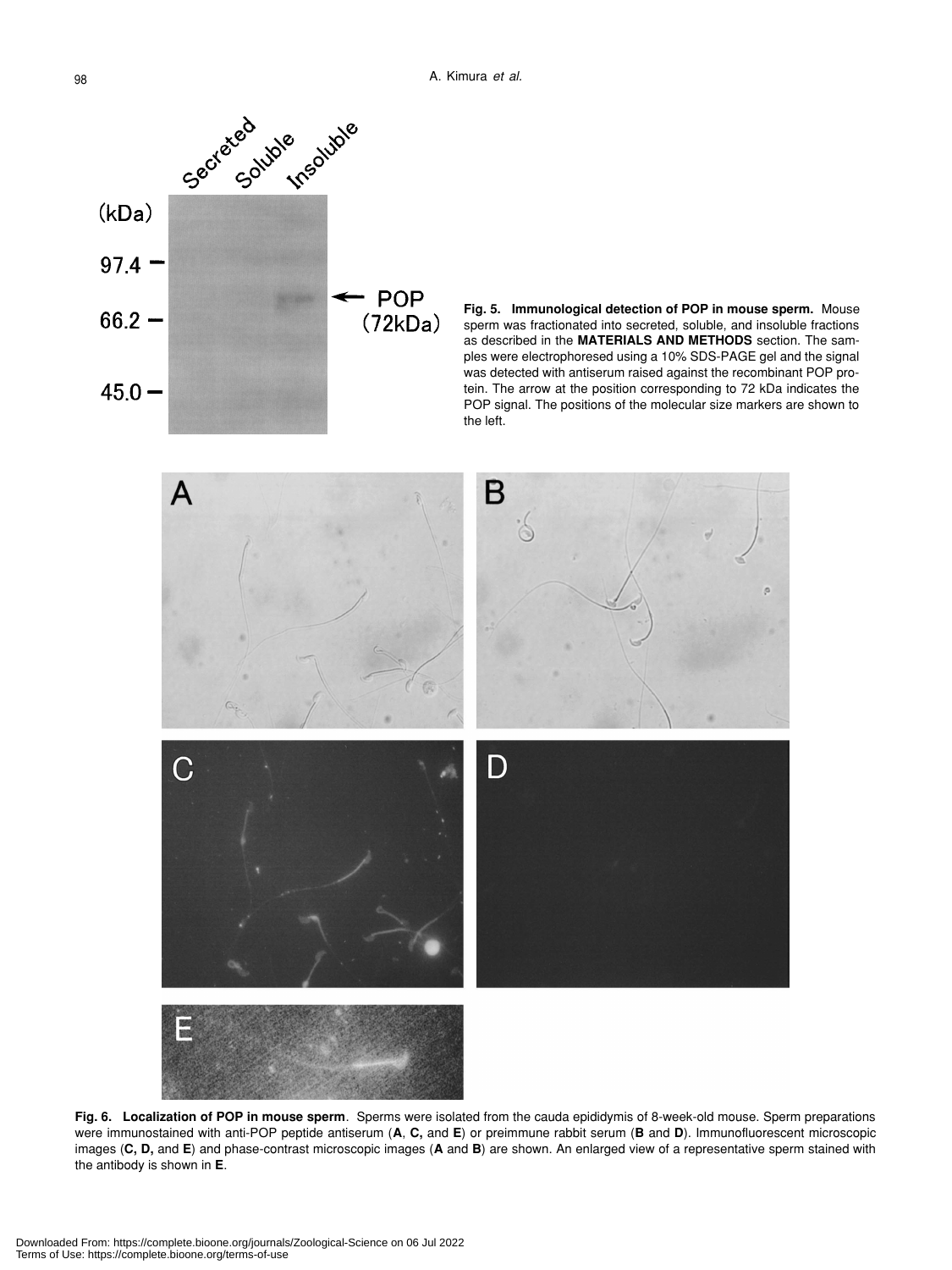adult mouse testis was performed using the anti-POP peptide antiserum. As shown in Fig. 4, a positive signal was present in germ cells but not in Sertoli cells or Leydig cells. From the result of counterstaining with methylgreen, POP protein localization was determined to be associated with elongating spermatids at step 12 and elongated spermatids at steps 13 to16 of spermiogenesis cycle. However, round spermatids at steps 1 to 7 and elongating spermatids at steps 8 to 11 showed no staining. The intensity of the staining seemed constant during spermiogenesis. In the frozen testis section, the heads of elongated spermatid stained. To determine the precise location of POP protein expression, fixed sperms isolated from the cauda epididymis were stained using the same POP peptide antiserum (Fig. 5). Intense positive staining was detected in the midpiece of the sperm flagellum. In addition, significant signals were also observed in the sperm head. The tail region of the sperm flagellum gave very weak signals. Similar experiments were conducted using sperms without permeabilization treatment with 0.1% Triton X-100. We obtained essentially the same results as those with permeabilized sperms (data not shown).

# **POP expression in mouse sperm**

POP expression in the mouse sperm was further investigated. Three fractions were prepared from sperms isolated from mouse cauda epididymis: the buffer, which had been used for the activation of sperm, containing proteins or peptides secreted from the sperms, and the soluble and insoluble fractions, respectively, that had been generated by sonication of sperms. Western blot analysis was conducted to detect POP in these fractions. As shown in Fig. 6, the POP signal was detected at 72 kDa only in the insoluble fraction. We measured for POP enzyme activity using these fractions. No significant activity was detected in either the sperm activation buffer or the soluble fraction. On the other hand, the insoluble fraction showed detectable POP activity (data not shown).

In a separate experiment, we assayed for POP activity using fresh sperm suspensions. The sperm suspension, which had been prepared after washing twice with PBS, gave POP activity of 0.59 and 5.00 nmol/min/1.6 $\times$ 10<sup>5</sup> sperms for Suc-Gly-Pro-MCA and Suc-Gly-Pro-Leu-Gly-Pro-MCA, respectively. PBS recovered from the second washing showed only 1/4 the activity of the sperm-associated enzyme activity for both substrates.

The results described above clearly indicate that POP is present exclusively in the insoluble fraction of the mouse sperm and that POP activity is indeed detectable in fresh sperms. The data suggest that POP localization in sperm rendered its active site susceptible to the substrates.

# **Effects of POP inhibitors on sperm motility**

Effects of POP inhibitors on sperm motility were examined. Sperms freshly isolated from mouse cauda epididymis were incubated in the buffer containing either Z-Pro-Prolinal



**Fig. 7. Effects of POP inhibitors on mouse sperm motility.** Mouse sperm was activated in PBS containing Z-Pro-Prolinal (left panel) or poststatin (right panel) at the indicated mM concentrations. The motile sperm was counted with a hemocytometer and the percentages are shown. DMSO and distilled water (DW), solvents of Z-Pro-Prolinal and poststatin, respectively, were used as controls. Values of means±S.D. from three separate experiments are shown. \* Significantly lower than the control value (P<0.05).

or poststatin. The percentage of motile sperm in each ouabain solution was counted and compared with the percentage of motile sperm in the buffer alone (Fig. 7). The results revealed that 0.02 mM Z-Pro-Prolinal and 0.1 mM poststatin reduced sperm motility to about half that of the control. These results indicate that POP might play an important role in the motility of mouse sperm.

# **DISCUSSION**

In the present study, we showed that POP mRNA expression in mouse testis is the strongest at 2 weeks and gradually weakens as the mouse matures. This observation is consistent with the histological localization of POP mRNA determined by *in situ* hybridization study; POP mRNA is localized in all cells in the seminiferous tubules at 2 and 4 weeks, whereas it is restrictedly localized in spermatids at stages I-VIII, at 6 and 8 weeks. On the other hand, the specific activity of POP was found to be rather constant through at all periods examined. There are several possible explanations for such differences in the postnatal expression patterns of POP mRNA and protein. (1) There might be another enzyme(s) that carries POP activity, as suggested by previous reports (Cunningham and O'Connor, 1997b; Matsubara *et al.*, 1998). This enzyme would interfere with accurate estimation of POP activity, particularly in extracts from 4- to 8 week-old mouse testis. (2) Existence of the endogenous inhibitors of POP in the testis extracts of 2- to 4-week-old mice might have resulted in underestimation of enzyme activity. Indeed, endogenous inhibitors of POP have been reported from bovine brain (Ohmori *et al.*, 1994), rat brain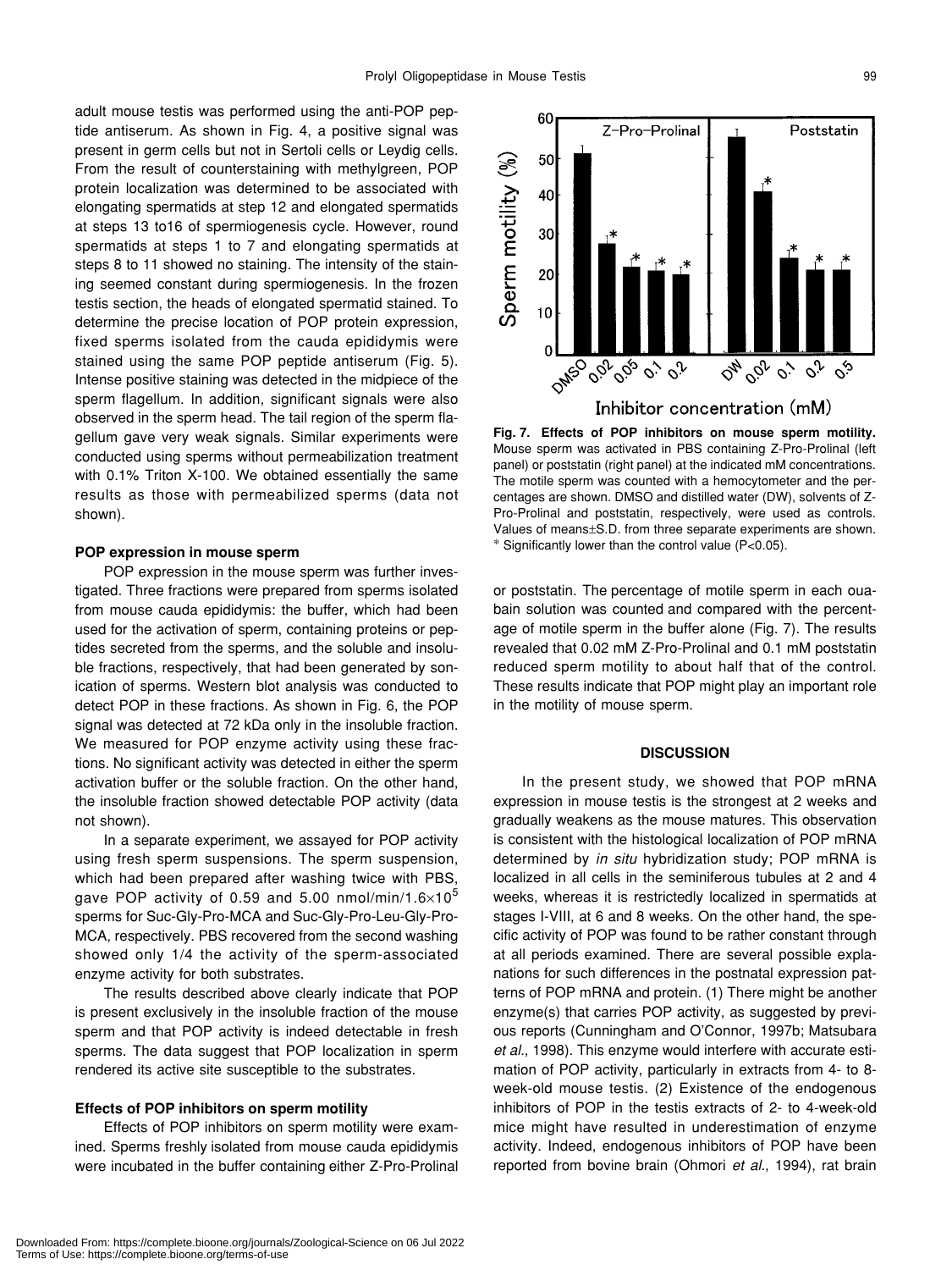(Soeda *et al.*, 1985), and porcine pancreas (Yoshimoto *et al.*, 1982). (3) Differential turnover rates of POP mRNA and protein in the testis might be a cause of the difference in the postnatal developmental pattern. At this time, it is not clear which explanation is most plausible.

Postnatal development of mouse testis has been well characterized morphologically (Bellvé *et al.*, 1977; Goetz *et al.*, 1984). The diploid spermatogonia proliferate at 3–4 days postpartum (dpp); meiotic spermatocytes appear at about 10 dpp; haploid spermatids begin to differentiate at about 20 dpp; and the mature spermatozoa are first released at about 35 dpp. The stage of 2 weeks used in this study is the time at which the spermatocytes have just appeared, and at 4 weeks the spermatogenesis cycle has just started. During these periods, POP mRNA was expressed in all the cells in the seminiferous tubules. This finding tempts us to speculate that POP is involved in the meiosis of the spermatocytes and in the differentiation of the spermatids. Such speculation seems to be consistent with previous reports that POP may play a role in DNA synthesis (Ohtsuki *et al.*, 1997; Ishino *et al.*, 1998) and differentiation (Ohtsuki *et al.*, 1994), although the detailed mechanism underlying its role has not yet been elucidated.

Spermiogenesis shows the most dramatic morphological changes, including formation of the head and flagellum, condensation of the nucleus, formation of the acrosome, and elimination of excess cytoplasm as a residual body. In the present study, we showed the expression of POP mRNA in association with the round spermatids (steps 1 to 8 of spermiogenesis) at stages I–VIII of the spermatogenesis cycle. On the other hand, the localization of the POP gene product in adult mouse testis was found in the spermatids at steps 12-16 of spermiogenesis cycle. These findings strongly suggest that POP plays an important role in spermiogenesis.

An interesting finding in the current study is that POP was also detected in the sperm from mouse cauda epididymis. Detection of POP in the sperm was rather surprising because POP is generally thought to be a soluble cytoplasmic protein, and sperms have little cytoplasm. Since sonication of sperms did not generate a soluble form of POP at a detectable level, it is likely that POP is tightly associated with the membranous and/or nuclear materials of sperms. In this context, we should note that previous studies have reported the occurrence of a membrane-associated form of POP. Shirasawa *et al*. (1994) detected both soluble and membrane-bound forms of the enzyme in human T-cells. More recently, novel POP enzymes associated with synaptosomal membranes of bovine brain (O'Leary and O'Connor, 1995; O'Leary *et al*., 1996) and microsomal membranes of young rat liver (Matsubara *et al*., 1998) have been documented. In addition, Ishino *et al*. (1998) demonstrated the cytoplasmic and nuclear localization of POP in Swiss 3T3 cells.

Immunohistochemical analysis of the sperm, performed using specific POP antibody, revealed that localization of the protein was predominantly in the midpiece of the sperm flagellum. The current observation that clear signals were seen even without permeabilization treatment with 0.1% Triton X-100 strongly suggests that POP is probably localized in the native sperm in such a manner that extracellularly added antibody is easily accessible to the molecule. It should be noted that the antibody used for the current histological study was raised against a synthetic peptide corresponding to the mouse POP amino acid sequence 190-219 (Ishino *et al*., 1998). A recent study by Fülöp *et al*. (1998) established the three-dimensional structure of porcine muscle POP. The protein contains a peptidase domain with an  $\alpha$ /β hydrolase fold, and the active site is covered by the central tunnel of a unique β-propeller (Fülöp *et al*., 1998). Assuming that the three-dimensional structure of mouse POP is highly similar to the established structure of porcine POP, the above 30-residue peptide is considered to constitute a β-propeller domain, consisting of seven similar propeller structures of POP. From these considerations, it is reasonable to assume that at least one of the seven β-propeller domains of POP is perhaps exposed to the extracellular environment. Further, we found that suspensions of native mouse sperms exhibited POP activity. This finding is consistent with the idea that the peptidase domain of the enzyme is also situated extracellularly. However, further examinations are necessary to confirm this idea.

Taking into consideration that the midpiece of the flagellum is important for flagellar movement of the sperm, we examined whether POP was involved in sperm motility. For this purpose, POP inhibitors, such as Z-Pro-Prolinal and poststatin, were tested in a sperm motility assay, and were found to significantly reduce the motility of mouse sperms. Given that previous studies have clearly established that both inhibitors are highly specific for this enzyme (Wilk and Orlowski, 1983; Aoyagi *et al*., 1991), we tentatively presume that POP plays a role in the flagellar movement of mouse sperm. Previously, the implication that POP is involved in sperm motility has been reported for the Pacific herring (Yoshida *et al*., 1999). In that species, sperms are virtually immotile and only become motile after they make contact with egg-derived substances (Morisawa *et al*., 1992; Yanagimachi *et al*., 1992). Herring sperm-activating proteins (HSAP) have been isolated and found to be homologous to Kazal-type trypsin inhibitors (Oda *et al*., 1995, 1998). More recently, both POP inhibitors and substrates were found to inhibit the activation of sperm motility by HSAP (Yoshida *et al*., 1999). These results, together with other biochemical data, give rise to the possibility that POP is a candidate for the receptor of HSAP in herring sperm. In contrast to herring sperms, mouse sperms are motile in the absence of any egg-derived substances, and mouse sperm motility is inhibited with POP inhibitors. In this regard, the involvement of POP in motility seems largely different between mouse and herring sperms. The role of POP in sperm motility of the mouse is obscure at this time.

In this study, we investigated the expression and local-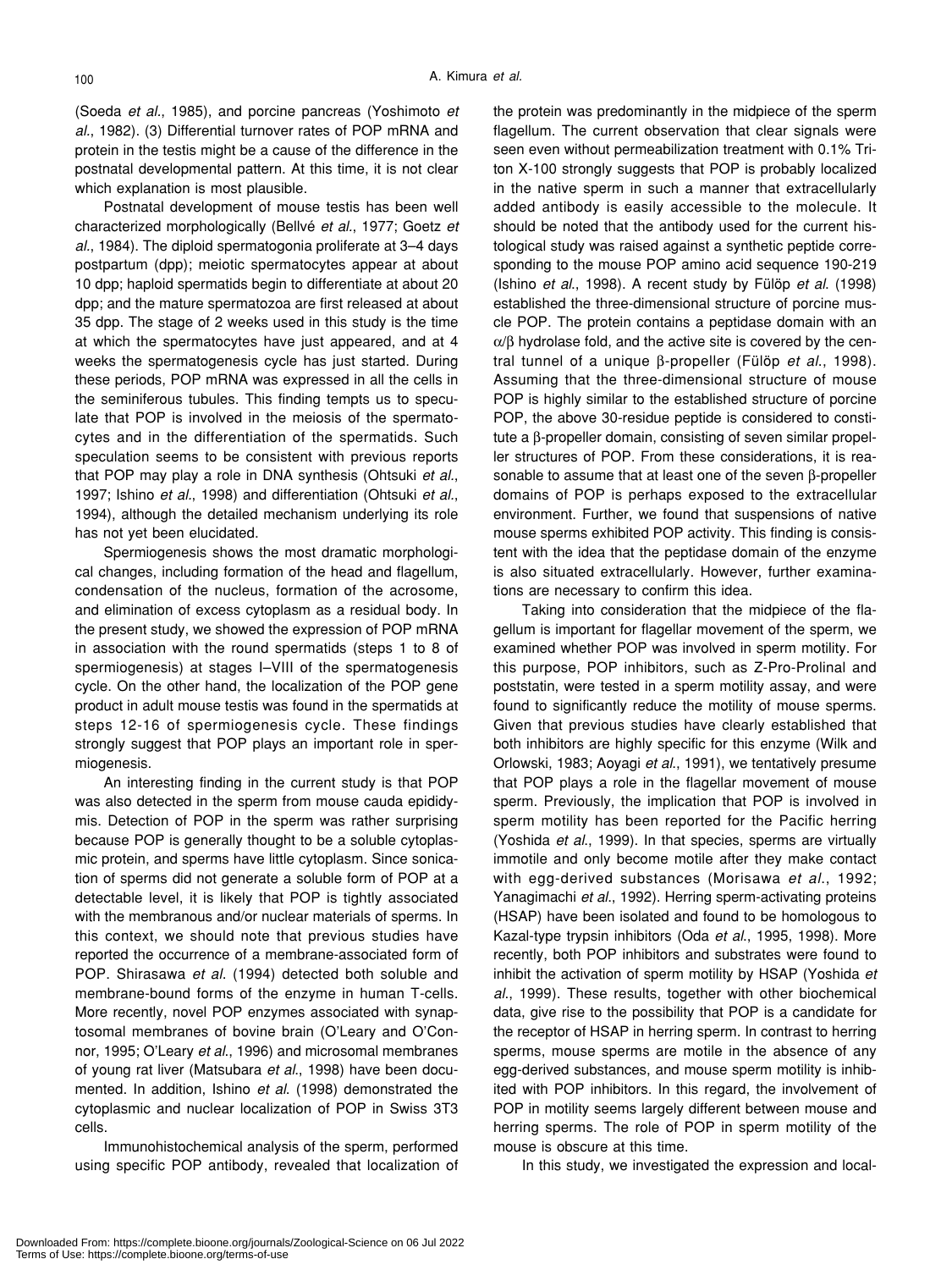ization of POP in mouse testis. To the best of our knowledge, this is the first report demonstrating that in adult mouse testis POP is localized in spermatids and spermatozoa in a membrane-associated manner. In addition, evidence for the possible involvement of POP in sperm motility of the mouse is presented herein. Although the precise physiological role of POP remains to be elucidated, our findings could provide a basis for future studies of POP in the male reproductive organ.

# **ACKNOWLEDGMENTS**

We wish to thank Dr. T. Aoyagi (Institute of Microbial Chemistry, Tokyo, Japan) for the generous gift of poststatin. We also thank Dr. A. Hirasima (Yakuruto Co., Tokyo, Japan) for the generous gift of Z-Pro-Prolinal. This study was supported in part by a Grant-in-Aid for Scientific Research form the Ministry of Education, Sports and Culture of Japan.

# **REFERENCES**

- Amin A, Li Y, Finkelstein R (1999) Identification of a *Drosophila* prolyl endopeptidase and analysis of its expression. DNA Cell Biol 18: 605–610
- Aoyagi T, Nagai M, Ogawa K, Kojima F, Okada M, Ikeda T, Hamada M, Takeuchi T (1991) Poststatin, a new inhibitor of prolyl endopeptidase, produced by *Streptomyces viridochromogenes* MH534-30F3. J Antibiotics 44: 949–955
- Bellvé AR, Cavicchia JC, Millete CF, O'Brien DA, Bhatnagar YM, Dym M (1977) Spermatogenic cells of the prepuberal mouse: isolation and morphological characterization. J Cell Biol 74: 68– 85
- Cunningham DF, O'Connor B (1997a) Proline specific peptidases. Biochim Biophys Acta 1343: 160–186
- Cunningham DF, O'Connor B (1997b) Identification and initial characterization of a N-benzyloxycarbonyl-prolyl-prolinal (Z-Pro-Prolinal)-insensitive 7-(N-benzyloxycarbonyl-glycyl-prolyl-amido)- 4-methyl-coumarin (Z-Gly-Pro-NH-Mec)-hydrolyzing peptidase in bovine serum. Eur J Biochem 244: 900–903
- Fülöp V, Böcskei Z, Polgár L (1998) Prolyl oligopeptidase: an unusual β-propeller domain regulates proteolysis. Cell 94: 161– 170
- Goetz P, Chandley CC, Speed RM (1984) Morphological and temporal sequence of meiotic development at puberty in the male mouse. J Cell Sci 65: 249–263
- Ishino T, Ohtsuki S, Natori S (1998) cDNA cloning of mouse prolyl endopeptidase and its involvement in DNA synthesis by Swiss 3T3 cells. J Biochem 123: 540–545
- Kimura A, Ohnishi J, Okimura H, Hamabata T, Takahashi T (1998) Localization of prolyl endopeptidase mRNA in small growing follicles of porcine ovary. Mol Reprod Develop 50: 121–127
- Kimura A, Yoshida I, Takagi N, Takahasi T (1999) Structure and localization of the mouse prolyl oligopeptidase gene. J Biol Chem 274: 24047–24053
- Laemmli UK (1970) Cleaving of structural proteins during the assembly of the head of bacteriophage T4. Nature 227: 680– 685
- Matsubara Y, Ono T, Tsubuki S, Irie S, Kawashima S (1998) Transient up-regulation of a prolyl endopeptidase activity in the microsomal fraction of rat liver during postnatal development. Eur J Biochem 252: 178–183
- Mentlein R (1988) Proline residues in the maturation and degradation of peptide hormones and neuropeptides. FEBS Lett 234: 251–156
- Morisawa M, Tanimoto S, Ohtake H (1992) Characterization and partial purification of sperm-activating substance from eggs of the herring, *Clupea pallasi*. J Exp Zool 264: 225–230
- Oakberg EF (1956) A description of spermiogenesis in the mouse and its use in analysis of the cycle of the seminiferous epithelium and germ cell renewal. Am J Anat 99: 391–413
- Oda S, Igarashi Y, Manaka K, Koibuchi N, Sakai-Sawada M, Sakai K, Morisawa M, Ohtake H, Shimizu N (1998) Sperm-activating proteins obtained from the herring eggs are homologous to trypsin inhibitors and synthesized in follicle cells. Dev Biol 204: 55–63
- Oda S, Igarashi Y, Ohtake H, Sakai K, Shimizu N, Morisawa M (1995) Sperm-activating proteins from unfertilized eggs of the Pacific herring, *Clupea pallasi*. Develop Growth Differ 37: 257– 261
- Ohmori T, Nakagami T, Tanaka H, Maruyama S (1994) Isolation of prolyl endopeptidase-inhibiting peptides from bovine brain. Biochem Biophys Res Commun 202: 809–815
- Ohtsuki S, Homma K, Kurata S, Komano H, Natori S (1994) A prolyl endopeptidase of *Sarcophaga peregrina* (flesh fly): its purification and suggestion for its participation in the differentiation of the imaginal discs. J Biochem 115: 449–453
- Ohtsuki S, Homma K, Kurata S, Natori S (1997) Nuclear localization and involvement in DNA synthesis of *Sarcophaga* prolyl endopeptidase. J Biochem 121: 1176–1181
- O'Leary RM, Gallagher SP, O'Connor B (1996) Purification and characterization of a novel membrane-bound form of prolyl endopeptidase from bovine brain. Int J Biochem Cell Biol 28: 441–449
- O'Leary RM, O'Connor B (1995) Identification and localization of a synaptosomal membrane prolyl endopeptidase from bovine brain. Eur J Biochem 227: 277–283
- Raynal F, Michot B, Bachellerie JP (1984) Complete nucleotide sequence of mouse 18S rRNA gene: comparison with other available homologs. FEBS Lett 167: 263–268
- Rennex D, Hemmings BA, Hofsteenge J, Stone SR (1991) cDNA cloning of porcine brain prolyl endopeptidase and identification of the active-site seryl residue. Biochemistry 30: 2195–2203
- Sattar AK, Yamamoto N, Yoshimoto T, Tsuru D (1990) Purification and characterization of an extracellular prolyl endopeptidase from *Agaricus bisporus*. J Biochem 107: 256–261
- Shirasawa Y, Osawa T, Hirashima A (1994) Molecular cloning and characterization of prolyl endopeptidase from human T cells. J Biochem 115: 724–729
- Soeda S, Ohyama M, Yamakawa N, Shimeno H, Nagamatsu A (1985) An inhibitor of proline endopeptidase: purification from rat brain and characterization. Chem Pharm Bull 33: 2445– 2451
- Towbin H, Staehelin T, Gordon J (1979) Electrophoretic transfer of proteins from polyacrylamide gels to nitrocellulose sheets: procedure and some applications. Proc Natl Acad Sci USA 76: 4350–4354

Wilk S (1983) Prolyl endopeptidase. Life Sci 33: 2149–2157

- Wilk S, Orlowski M (1983) Inhibition of rabbit brain prolyl endopeptidase by n-benzyloxycarbonyl-prolyl-prolinal, a transition state aldehyde inhibitor. J Neurochem 41: 69–75
- Williams RSB, Eames M, Ryves WJ, Viggars J, Harwood AJ (1999) Loss of a proly oligopeptidase confers resistance to lithium by elevation of inositol(1,4,5) triphosphate. EMBO J 18: 2734– 2745
- Yanagimachi R, Cherr GN, Pillai MC, Baldwin JD (1992) Factors controlling sperm entry into the micropyles of salmonid and herring eggs. Develop Growth Differ 34: 447–461
- Yokosawa H, Miyata M, Sawada H, Ishii S (1983) Isolation and characterization of a post-proline cleaving enzyme and its inhibitor from sperm of the ascidian, *Halocynthia roretzi.* J Biochem 94: 1067–1076